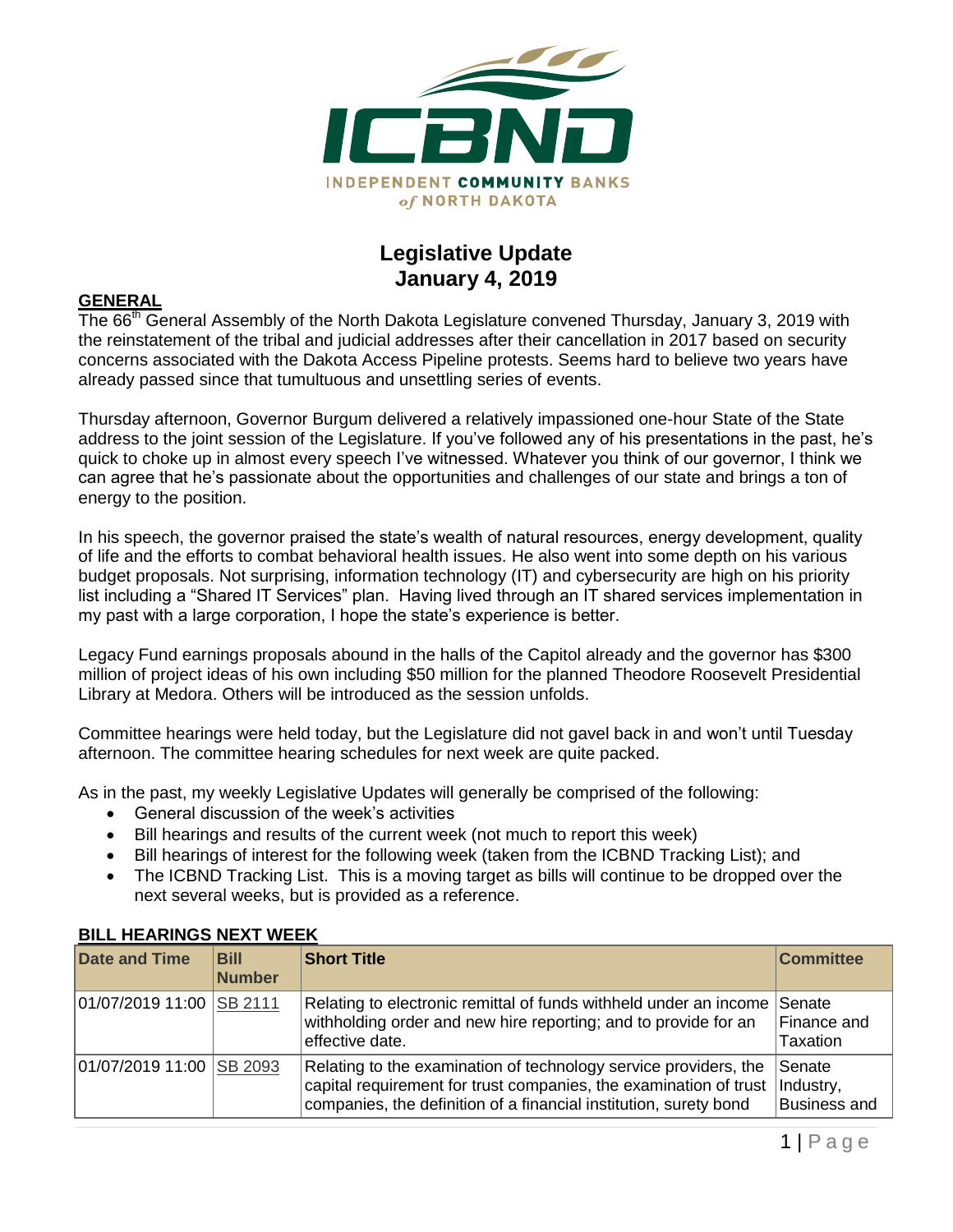|                  |                | requirements for money brokers and collection agencies, notice<br>requirement for deferred presentment service providers, fees for<br>money transmitters, and reporting requirements for debt-<br>settlement providers; and to repeal sections 13-04.1-05.1, 13-<br>05-05.2, 13-08-05.2, and 13-09-10.1 of the North Dakota<br>Century Code, relating to automatic renewal of license in 2009<br>for money brokers, automatic renewal of license in 2014 for<br>collection agencies, deferred presentment service providers,<br>and money transmitters.                                                                                                                                                                                                                                                                                                                                                                                                                                                             | Labor (IBL)              |
|------------------|----------------|---------------------------------------------------------------------------------------------------------------------------------------------------------------------------------------------------------------------------------------------------------------------------------------------------------------------------------------------------------------------------------------------------------------------------------------------------------------------------------------------------------------------------------------------------------------------------------------------------------------------------------------------------------------------------------------------------------------------------------------------------------------------------------------------------------------------------------------------------------------------------------------------------------------------------------------------------------------------------------------------------------------------|--------------------------|
| 01/07/2019 01:00 | SB 2116        | Relating to the infrastructure revolving loan fund.                                                                                                                                                                                                                                                                                                                                                                                                                                                                                                                                                                                                                                                                                                                                                                                                                                                                                                                                                                 | Senate<br>Education      |
| 01/07/2019 01:00 | SB 2006        | A BILL for an Act to provide an appropriation for defraying the<br>expenses of the office of the tax commissioner and for payment<br>of state reimbursement under the homestead tax credit and<br>disabled veterans' credit; and to provide for a transfer.                                                                                                                                                                                                                                                                                                                                                                                                                                                                                                                                                                                                                                                                                                                                                         | Senate<br>Appropriations |
| 01/07/2019 01:00 | <b>SB 2076</b> | Relating to corporate governance; and to provide a penalty.                                                                                                                                                                                                                                                                                                                                                                                                                                                                                                                                                                                                                                                                                                                                                                                                                                                                                                                                                         | Senate IBL               |
| 01/07/2019 01:15 | SB 2077        | Relating to the penalties and restitution for insurance fraud; to<br>provide a penalty; and to provide an effective date.                                                                                                                                                                                                                                                                                                                                                                                                                                                                                                                                                                                                                                                                                                                                                                                                                                                                                           | Senate IBL               |
| 01/07/2019 01:45 | SB 2118        | Relating to short-term limited-duration health insurance plans;<br>and to amend and reenact subsections 2 and 3 of section 26.1-<br>36.4-02 of the North Dakota Century Code, relating to short-term<br>limited-duration health insurance plans.                                                                                                                                                                                                                                                                                                                                                                                                                                                                                                                                                                                                                                                                                                                                                                    | Senate IBL               |
| 01/07/2019 02:00 | HB 1092        | Relating to the North Dakota higher education savings plan, the<br>federal student loan program, and the state guarantee loan<br>program; to repeal section 15-62.1-10 of the North Dakota<br>Century Code, relating to eligibility for participation in the federal<br>student loan program; and to declare an emergency.                                                                                                                                                                                                                                                                                                                                                                                                                                                                                                                                                                                                                                                                                          | House<br>Education       |
| 01/08/2019 09:00 | <b>HB 1048</b> | Relating to the use of distributed ledger technologies.                                                                                                                                                                                                                                                                                                                                                                                                                                                                                                                                                                                                                                                                                                                                                                                                                                                                                                                                                             | House IBL                |
| 01/08/2019 09:00 | HB 1049        | Relating to signatures secured through distributed ledger<br>technology.                                                                                                                                                                                                                                                                                                                                                                                                                                                                                                                                                                                                                                                                                                                                                                                                                                                                                                                                            | House IBL                |
| 01/08/2019 09:00 | HB 1043        | Relating to the exemption of an open blockchain token from<br>specified securities transactions and dealings; and to amend<br>and reenact section 10-04-02, subsection 19 of section 13-09-<br>02, and section 13-09-03 of the North Dakota Century Code,<br>relating to the definitions of an open blockchain token and virtual<br>currency and excluding an open blockchain token and virtual<br>currency from specified money transmission requirements.                                                                                                                                                                                                                                                                                                                                                                                                                                                                                                                                                         | House IBL                |
| 01/08/2019 09:00 | HB 1045        | Relating to electronic transaction definitions, blockchain<br>technology and smart contracts, number of shareholders, and<br>series limited liability companies; and to amend and reenact<br>sections 9-16-02, 10-06.1-17, 10-19.1-01, and 10-19.1-01.2,<br>subsection 6 of section 10-19.1-66, subsection 1 of section 10-<br>19.1-73.3, sections 10-19.1-76.3 and 10-19.1-81, subsections 1,<br>2, and 11 of section 10-19.1-84, subsection 1 of section 10-19.1-<br>110, subsection 2 of section 10-19.1-146, and subsection 2 of<br>section 10-35-28 of the North Dakota Century Code, relating to<br>electronic transactions, filing of an annual report by corporations<br>engaged in farming or ranching, Business Corporation Act<br>definitions, knowledge and notice, share certificates, corporate<br>voting list and voting trusts, acceptance of shareholder act by<br>the corporation, corporate records, corporate dissolution<br>procedure, and the filing of an annual report by a publicly traded | House IBL                |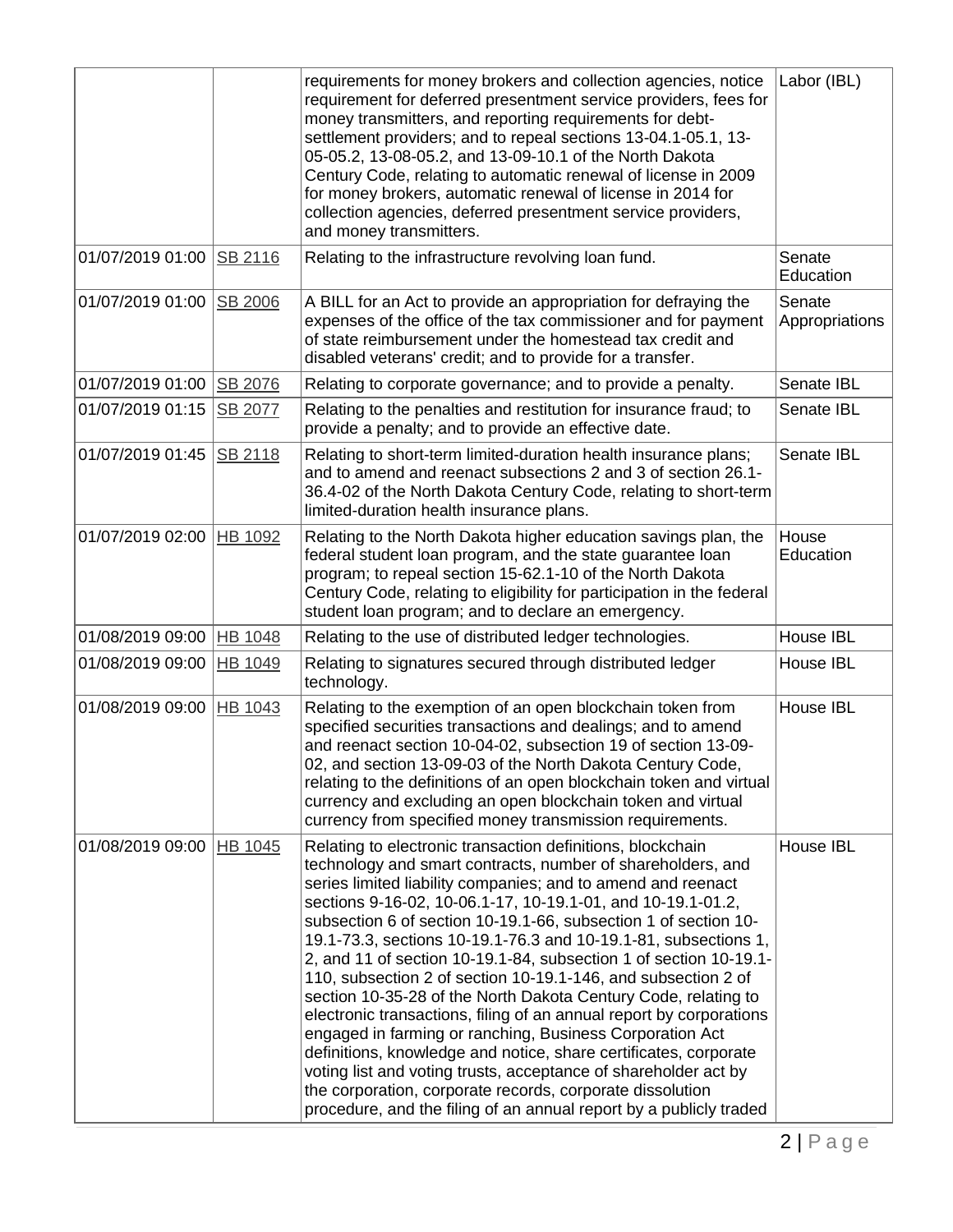|                  |                 | corporation.                                                                                                                                                                                                                                                     |                                          |
|------------------|-----------------|------------------------------------------------------------------------------------------------------------------------------------------------------------------------------------------------------------------------------------------------------------------|------------------------------------------|
| 01/08/2019 09:00 | HB 1040         | Relating to the provision of an income tax credit for purchases of<br>manufacturing machinery and equipment to automate<br>manufacturing processes; and to provide an effective date.                                                                            | House Finance<br>and Taxation            |
| 01/08/2019 09:00 | SB 2098         | Relating to the Bank of North Dakota residential mortgage loan<br>program; and to declare an emergency.                                                                                                                                                          | Senate IBL                               |
| 01/08/2019 09:00 | <b>HB 1008</b>  | A BILL for an Act to provide an appropriation for defraying the<br>expenses of the department of financial institutions.                                                                                                                                         | House<br>Approps - Govt<br>Ops           |
| 01/08/2019 09:30 | SB 2099         | Relating to the medical facility infrastructure loan fund; and to<br>declare an emergency.                                                                                                                                                                       | Senate IBL                               |
| 01/08/2019 02:00 | <b>HCR 3004</b> | A concurrent resolution requesting the Legislative Management<br>to study the potential benefit value of blockchain technology<br>implementation and utilization in state government<br>administration and affairs.                                              | House IBL                                |
| 01/08/2019 02:00 | <b>HCR 3002</b> | A concurrent resolution requesting the Legislative Management<br>to study the potential benefits of distributed ledger technology<br>and blockchain for state government.                                                                                        | House IBL                                |
| 01/08/2019 03:15 | SB 2004         | A BILL for an Act to provide an appropriation for defraying the<br>expenses of the state auditor.                                                                                                                                                                | Senate<br>Appropriations                 |
| 01/09/2019 08:30 | SB 2002         | A BILL for an Act to provide an appropriation for defraying the<br>expenses of the office of the secretary of state and public<br>printing.                                                                                                                      | Senate<br>Appropriations                 |
| 01/09/2019 08:30 | <b>HB 1018</b>  | A BILL for an Act to provide an appropriation for defraying the<br>expenses of the department of commerce; to provide<br>exemptions; and to provide for a transfer.                                                                                              | House<br>Approps - Ed<br>& Env           |
| 01/09/2019 09:00 | <b>HB 1116</b>  | Relating to the North Dakota life and health insurance guaranty<br>association; to repeal section 26.1-38.1-17 of the North Dakota<br>Century Code, relating to application of laws to an insolvent<br>insurer; and to provide for application.                  | House IBL                                |
| 01/09/2019 09:00 | SB 2104         | Relating to the state's share of oil and gas taxes; and to provide<br>an effective date                                                                                                                                                                          | Senate<br>Finance and<br><b>Taxation</b> |
| 01/09/2019 09:00 | HB 1097         | Relating to Sunday closing laws and retail agreements; and to<br>repeal sections 12.1-30-01, 12.1-30-02, and 12.1-30-03 of the<br>North Dakota Century Code, relating to Sunday closing laws.                                                                    | House IBL                                |
| 01/09/2019 09:00 | <b>HB 1075</b>  | Relating to surplus lines insurance; and to declare an<br>emergency.                                                                                                                                                                                             | House IBL                                |
| 01/09/2019 10:00 | <b>HB 1110</b>  | Relating to the adoption of the Revised Uniform Law on Notarial<br>Acts; and to amend and reenact sections 44-06.1-01, 44-06.1-<br>03, and 44-06.1-18 of the North Dakota Century Code, relating<br>to the adoption of the Revised Uniform Law on Notarial Acts. | House<br>Judiciary                       |
| 01/09/2019 10:00 | <b>SB 2075</b>  | Relating to appraisal management companies.                                                                                                                                                                                                                      | Senate IBL                               |
| 01/09/2019 10:00 | SB 2039         | Relating to the development and implementation of a skilled<br>workforce scholarship program; to provide a continuing<br>appropriation; and to provide for a transfer.                                                                                           | Senate<br>Education                      |
| 01/09/2019 10:30 | SB 2034         | Relating to the possession of firearms; to amend and reenact<br>subsections 3 and 7 of section 62.1-01-01, subdivision c of                                                                                                                                      | Senate<br>Judiciary                      |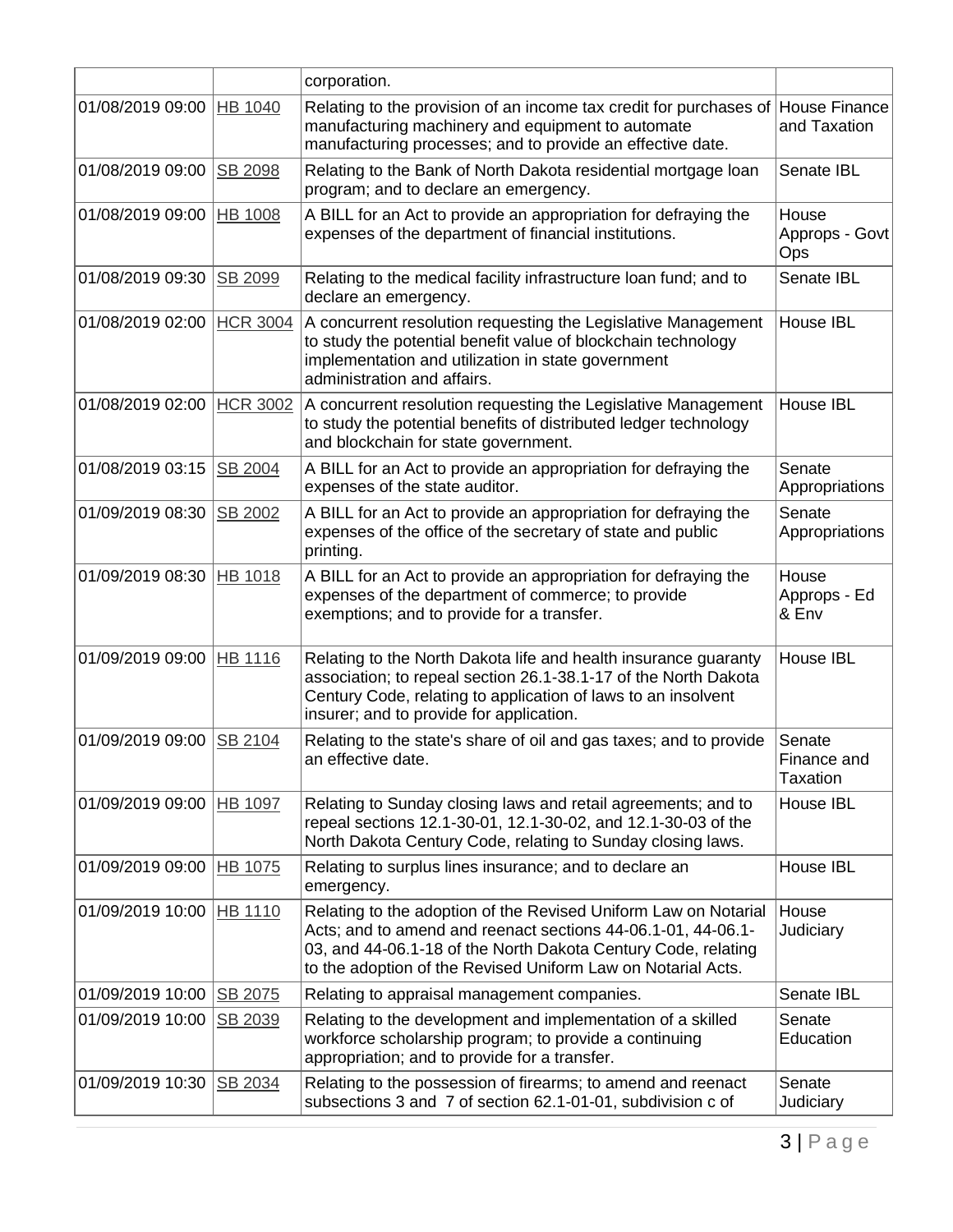|                  |                 | subsection 1 of section 62.1-02-01, subsection 1 of section 62.1-<br>02-01.1, subsection 1 of section 62.1-02-05, subdivision I of<br>subsection 2 of section 62.1-02-05, section 62.1-02-07,<br>subdivision a of subsection 6 of section 62.1-02-13, and<br>sections 62.1-03-01 and 62.1-04-02 of the North Dakota Century<br>Code, relating to the possession of firearms; and to provide a<br>penalty. |                                     |
|------------------|-----------------|-----------------------------------------------------------------------------------------------------------------------------------------------------------------------------------------------------------------------------------------------------------------------------------------------------------------------------------------------------------------------------------------------------------|-------------------------------------|
| 01/09/2019 03:00 | <b>HB 1060</b>  | Relating to surcharges paid by employers for employees who<br>receive unemployment insurance benefits at a rate exceeding<br>contributions paid into the system by the employer; and to<br>provide an effective date.                                                                                                                                                                                     | House IBL                           |
| 01/10/2019 08:30 | HB 1014         | A BILL for an Act to provide for an appropriation for defraying<br>the expenses of the industrial commission and the agencies<br>under the management of the industrial commission; and to<br>provide for a transfer.                                                                                                                                                                                     | House<br>Approps-<br>Govt Ops       |
| 01/10/2019 08:30 | HB 1020         | A BILL for an Act to provide an appropriation for defraying the<br>expenses of the North Dakota state university extension service,<br>northern crops institute, upper great plains transportation<br>institute, main research center, branch research centers, and<br>agronomy seed farm.                                                                                                                | House<br>Approps - Ed<br>& Env      |
| 01/10/2019 09:00 | <b>SB 2117</b>  | Relating to statements of full consideration being filed with the<br>county recorder and transfer on death deed requirements.                                                                                                                                                                                                                                                                             | Senate<br>Political<br>Subdivisions |
| 01/10/2019 11:30 | HB 1020         | A BILL for an Act to provide an appropriation for defraying the<br>expenses of the North Dakota state university extension service,<br>northern crops institute, upper great plains transportation<br>institute, main research center, branch research centers, and<br>agronomy seed farm.                                                                                                                | House<br>Approps - Ed<br>& Env      |
| 01/10/2019 01:30 | HB 1020         | A BILL for an Act to provide an appropriation for defraying the<br>expenses of the North Dakota state university extension service,<br>northern crops institute, upper great plains transportation<br>institute, main research center, branch research centers, and<br>agronomy seed farm.                                                                                                                | House<br>Approps - Ed<br>& Env      |
| 01/10/2019 02:00 | <b>SCR 4001</b> | Relating to the process for approving constitutional<br>amendments.                                                                                                                                                                                                                                                                                                                                       | Senate Govt &<br>Vet Affairs        |
| 01/11/2019 08:30 | <b>HB 1020</b>  | A BILL for an Act to provide an appropriation for defraying the<br>expenses of the North Dakota state university extension service,<br>northern crops institute, upper great plains transportation<br>institute, main research center, branch research centers, and<br>agronomy seed farm.                                                                                                                | House<br>Approps - Ed<br>& Env      |
| 01/11/2019 10:00 | HB 1020         | A BILL for an Act to provide an appropriation for defraying the<br>expenses of the North Dakota state university extension service,<br>northern crops institute, upper great plains transportation<br>institute, main research center, branch research centers, and<br>agronomy seed farm.                                                                                                                | House<br>Approps – Ed<br>& Env      |

Legislator contact information can be found at<http://www.legis.nd.gov/contact-my-legislators> and you can check on any legislative activities through the Legislative Council's web page at [www.legis.nd.gov.](http://www.legis.nd.gov/)

Thank you for your participation in the legislative process. Please call, email or text me with any questions or concerns. If you'd like to be taken off this distribution list or if there are others in your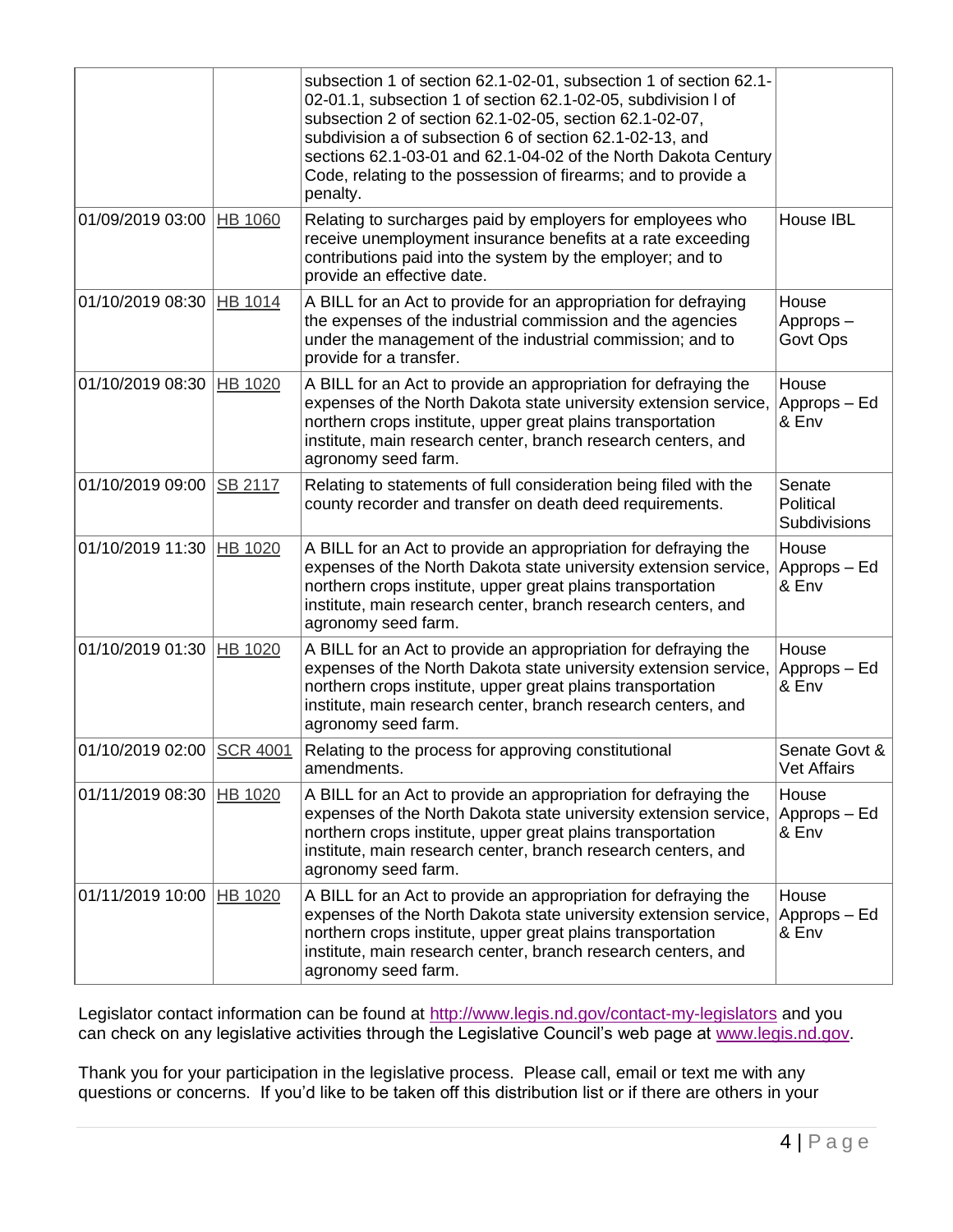organization that should be on the distribution list for the legislative updates, please let me know or contact the office at [info@icbnd.com](mailto:info@icbnd.com) or 701.258.7121.

Sincerely,

Bany D. Haugen

*Barry D. Haugen [barryh@icbnd.com](mailto:barryh@icbnd.com) office: 701.258.7121 cell: 701.955.4308*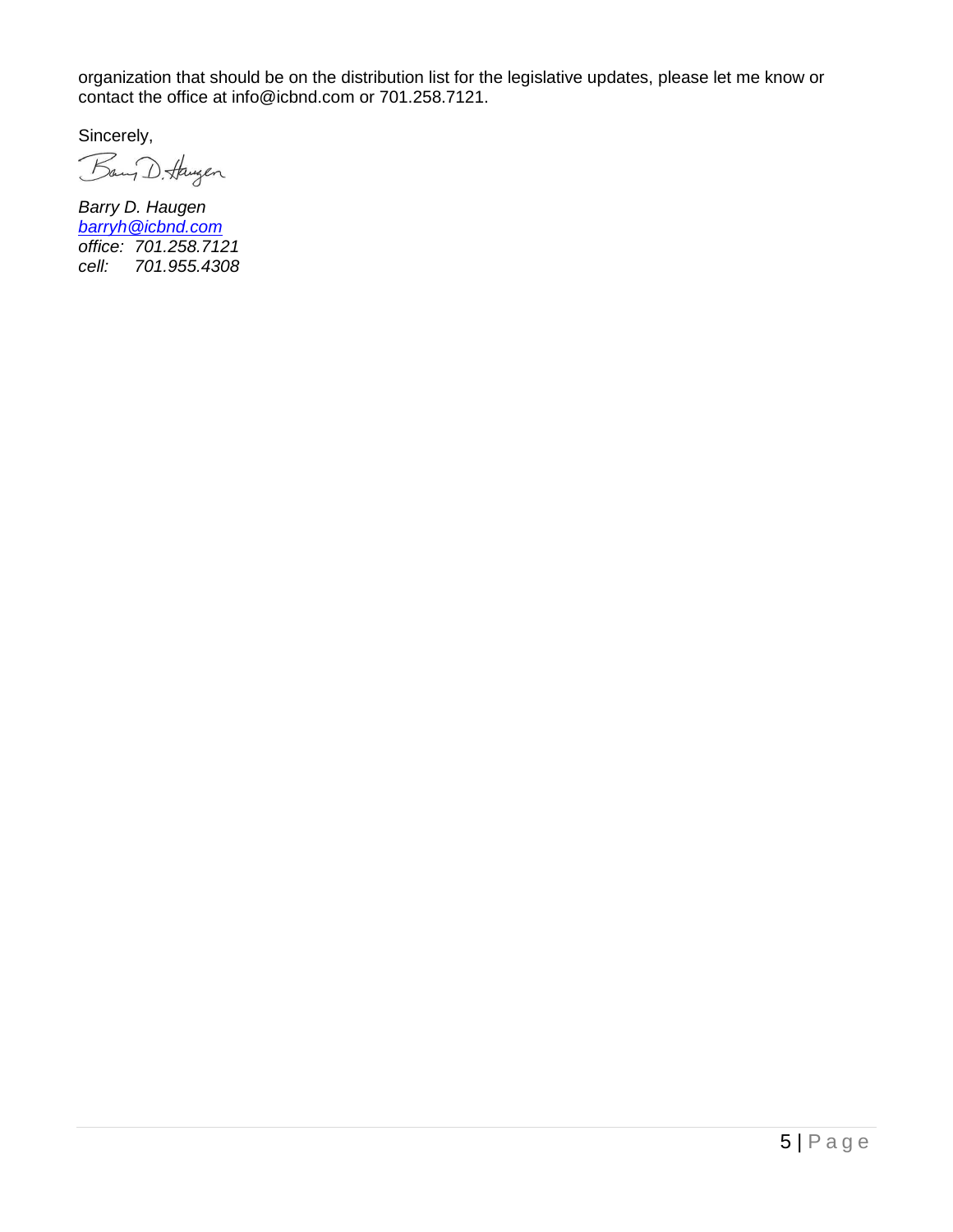

## **BILL TRACKING LIST**

| <b>Bill</b>    | <b>Title</b>                                                                                                                                                                                                                                                                                                                                                                                                                                                                                                                                                                                                                                                                                                                                                                                                                                                                                                                                                                                                     |
|----------------|------------------------------------------------------------------------------------------------------------------------------------------------------------------------------------------------------------------------------------------------------------------------------------------------------------------------------------------------------------------------------------------------------------------------------------------------------------------------------------------------------------------------------------------------------------------------------------------------------------------------------------------------------------------------------------------------------------------------------------------------------------------------------------------------------------------------------------------------------------------------------------------------------------------------------------------------------------------------------------------------------------------|
| <b>HB 1008</b> | A BILL for an Act to provide an appropriation for defraying the expenses of the department of financial<br>institutions.                                                                                                                                                                                                                                                                                                                                                                                                                                                                                                                                                                                                                                                                                                                                                                                                                                                                                         |
| HB 1014        | A BILL for an Act to provide for an appropriation for defraying the expenses of the industrial<br>commission and the agencies under the management of the industrial commission; and to provide for<br>a transfer.                                                                                                                                                                                                                                                                                                                                                                                                                                                                                                                                                                                                                                                                                                                                                                                               |
| HB 1018        | A BILL for an Act to provide an appropriation for defraying the expenses of the department of<br>commerce; to provide exemptions; and to provide for a transfer.                                                                                                                                                                                                                                                                                                                                                                                                                                                                                                                                                                                                                                                                                                                                                                                                                                                 |
| <b>HB 1020</b> | A BILL for an Act to provide an appropriation for defraying the expenses of the North Dakota state<br>university extension service, northern crops institute, upper great plains transportation institute, main<br>research center, branch research centers, and agronomy seed farm.                                                                                                                                                                                                                                                                                                                                                                                                                                                                                                                                                                                                                                                                                                                             |
| <b>HB 1028</b> | Relating to public employees retirement system self-insurance plans for health benefits coverage; to<br>amend and reenact sections 26.1-07.1-01, 54-52.1-01, 54-52.1-04, 54-52.1-04.2, 54-52.1-04.3, 54-<br>52.1-05, and 54-52.1-11 of the North Dakota Century Code, relating to public employee uniform group<br>health benefits coverage; to repeal sections 54-52.1-04.4, 54-52.1-04.5, 54-52.1-04.6, 54-52.1-04.10,<br>54-52.1-04.11, 54-52.1-04.12, 54-52.1-04.13, and 54-52.1-04.14 of the North Dakota Century Code,<br>relating to public employees retirement system self-insurance plans for health benefits coverage<br>mandated health benefits; and to declare an emergency.                                                                                                                                                                                                                                                                                                                       |
| HB 1035        | Relating to initiated measures and election ballots.                                                                                                                                                                                                                                                                                                                                                                                                                                                                                                                                                                                                                                                                                                                                                                                                                                                                                                                                                             |
| HB 1037        | Relating to campaign finance disclosure statements for measure committees.                                                                                                                                                                                                                                                                                                                                                                                                                                                                                                                                                                                                                                                                                                                                                                                                                                                                                                                                       |
| HB 1040        | Relating to the provision of an income tax credit for purchases of manufacturing machinery and<br>equipment to automate manufacturing processes; and to provide an effective date.                                                                                                                                                                                                                                                                                                                                                                                                                                                                                                                                                                                                                                                                                                                                                                                                                               |
| <b>HB 1043</b> | Relating to the exemption of an open blockchain token from specified securities transactions and<br>dealings; and to amend and reenact section 10-04-02, subsection 19 of section 13-09-02, and section<br>13-09-03 of the North Dakota Century Code, relating to the definitions of an open blockchain token<br>and virtual currency and excluding an open blockchain token and virtual currency from specified<br>money transmission requirements.                                                                                                                                                                                                                                                                                                                                                                                                                                                                                                                                                             |
| <b>HB 1045</b> | Relating to electronic transaction definitions, blockchain technology and smart contracts, number of<br>shareholders, and series limited liability companies; and to amend and reenact sections 9-16-02, 10-<br>06.1-17, 10-19.1-01, and 10-19.1-01.2, subsection 6 of section 10-19.1-66, subsection 1 of section<br>10-19.1-73.3, sections 10-19.1-76.3 and 10-19.1-81, subsections 1, 2, and 11 of section 10-19.1-84,<br>subsection 1 of section 10-19.1-110, subsection 2 of section 10-19.1-146, and subsection 2 of section<br>10-35-28 of the North Dakota Century Code, relating to electronic transactions, filing of an annual<br>report by corporations engaged in farming or ranching, Business Corporation Act definitions,<br>knowledge and notice, share certificates, corporate voting list and voting trusts, acceptance of<br>shareholder act by the corporation, corporate records, corporate dissolution procedure, and the filing<br>of an annual report by a publicly traded corporation. |
| <b>HB 1048</b> | Relating to the use of distributed ledger technologies.                                                                                                                                                                                                                                                                                                                                                                                                                                                                                                                                                                                                                                                                                                                                                                                                                                                                                                                                                          |
| <b>HB 1049</b> | Relating to signatures secured through distributed ledger technology.                                                                                                                                                                                                                                                                                                                                                                                                                                                                                                                                                                                                                                                                                                                                                                                                                                                                                                                                            |
| HB 1055        | Relating to motor vehicle body damage disclosure.                                                                                                                                                                                                                                                                                                                                                                                                                                                                                                                                                                                                                                                                                                                                                                                                                                                                                                                                                                |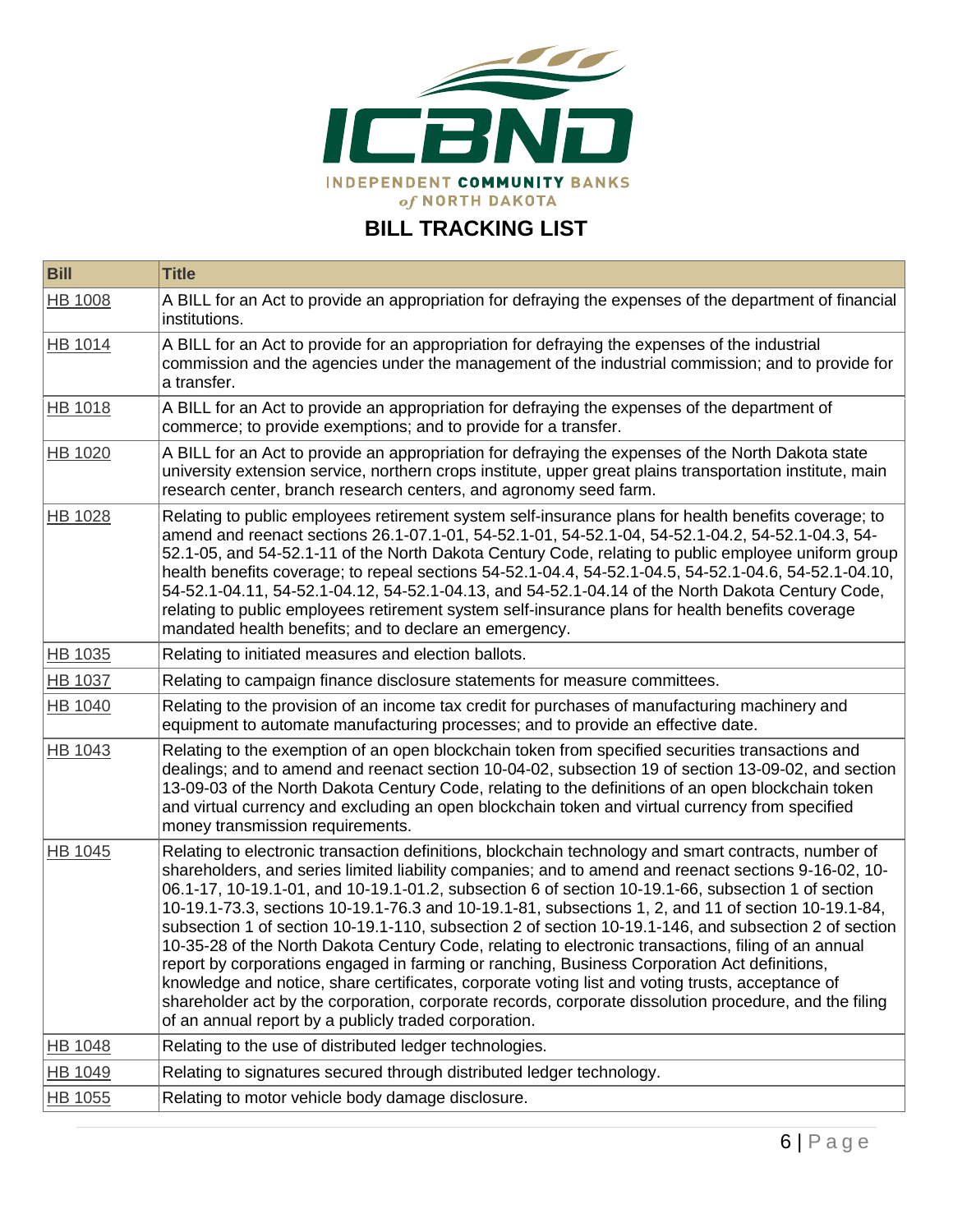| <b>HB 1060</b> | Relating to surcharges paid by employers for employees who receive unemployment insurance<br>benefits at a rate exceeding contributions paid into the system by the employer; and to provide an<br>effective date.                                                                                                                                                                                                                                                                                                                                                                                                                                                                                                                                      |
|----------------|---------------------------------------------------------------------------------------------------------------------------------------------------------------------------------------------------------------------------------------------------------------------------------------------------------------------------------------------------------------------------------------------------------------------------------------------------------------------------------------------------------------------------------------------------------------------------------------------------------------------------------------------------------------------------------------------------------------------------------------------------------|
| HB 1065        | Relating to the immediate notice of a vehicle accident.                                                                                                                                                                                                                                                                                                                                                                                                                                                                                                                                                                                                                                                                                                 |
| <b>HB 1067</b> | Relating to municipal bid requirements and certificates of indebtedness.                                                                                                                                                                                                                                                                                                                                                                                                                                                                                                                                                                                                                                                                                |
| <b>HB 1075</b> | Relating to surplus lines insurance; and to declare an emergency.                                                                                                                                                                                                                                                                                                                                                                                                                                                                                                                                                                                                                                                                                       |
| <b>HB 1085</b> | Relating to the drought disaster livestock water assistance program.                                                                                                                                                                                                                                                                                                                                                                                                                                                                                                                                                                                                                                                                                    |
| <b>HB 1092</b> | Relating to the North Dakota higher education savings plan, the federal student loan program, and the<br>state guarantee loan program; to repeal section 15-62.1-10 of the North Dakota Century Code,<br>relating to eligibility for participation in the federal student loan program; and to declare an<br>emergency.                                                                                                                                                                                                                                                                                                                                                                                                                                 |
| <b>HB 1097</b> | Relating to Sunday closing laws and retail agreements; and to repeal sections 12.1-30-01, 12.1-30-02,<br>and 12.1-30-03 of the North Dakota Century Code, relating to Sunday closing laws.                                                                                                                                                                                                                                                                                                                                                                                                                                                                                                                                                              |
| <b>HB 1106</b> | Relating to the establishment of an invisible reinsurance pool for the individual health insurance<br>market; and to declare an emergency.                                                                                                                                                                                                                                                                                                                                                                                                                                                                                                                                                                                                              |
| HB 1110        | Relating to the adoption of the Revised Uniform Law on Notarial Acts; and to amend and reenact<br>sections 44-06.1-01, 44-06.1-03, and 44-06.1-18 of the North Dakota Century Code, relating to the<br>adoption of the Revised Uniform Law on Notarial Acts.                                                                                                                                                                                                                                                                                                                                                                                                                                                                                            |
| <b>HB 1116</b> | Relating to the North Dakota life and health insurance guaranty association; to repeal section 26.1-<br>38.1-17 of the North Dakota Century Code, relating to application of laws to an insolvent insurer; and<br>to provide for application.                                                                                                                                                                                                                                                                                                                                                                                                                                                                                                           |
| SB 2002        | A BILL for an Act to provide an appropriation for defraying the expenses of the office of the secretary<br>of state and public printing.                                                                                                                                                                                                                                                                                                                                                                                                                                                                                                                                                                                                                |
| SB 2004        | A BILL for an Act to provide an appropriation for defraying the expenses of the state auditor.                                                                                                                                                                                                                                                                                                                                                                                                                                                                                                                                                                                                                                                          |
| SB 2006        | A BILL for an Act to provide an appropriation for defraying the expenses of the office of the tax<br>commissioner and for payment of state reimbursement under the homestead tax credit and disabled<br>veterans' credit; and to provide for a transfer.                                                                                                                                                                                                                                                                                                                                                                                                                                                                                                |
| SB 2034        | Relating to the possession of firearms; to amend and reenact subsections 3 and 7 of section 62.1-01-<br>01, subdivision c of subsection 1 of section 62.1-02-01, subsection 1 of section 62.1-02-01.1,<br>subsection 1 of section 62.1-02-05, subdivision I of subsection 2 of section 62.1-02-05, section 62.1-<br>02-07, subdivision a of subsection 6 of section 62.1-02-13, and sections 62.1-03-01 and 62.1-04-02 of<br>the North Dakota Century Code, relating to the possession of firearms; and to provide a penalty.                                                                                                                                                                                                                           |
| SB 2039        | Relating to the development and implementation of a skilled workforce scholarship program; to<br>provide a continuing appropriation; and to provide for a transfer.                                                                                                                                                                                                                                                                                                                                                                                                                                                                                                                                                                                     |
| SB 2075        | Relating to appraisal management companies.                                                                                                                                                                                                                                                                                                                                                                                                                                                                                                                                                                                                                                                                                                             |
| SB 2076        | Relating to corporate governance; and to provide a penalty.                                                                                                                                                                                                                                                                                                                                                                                                                                                                                                                                                                                                                                                                                             |
| SB 2077        | Relating to the penalties and restitution for insurance fraud; to provide a penalty; and to provide an<br>effective date.                                                                                                                                                                                                                                                                                                                                                                                                                                                                                                                                                                                                                               |
| SB 2081        | Relating to a continuing appropriation for investments controlled by the board of university and school<br>lands.                                                                                                                                                                                                                                                                                                                                                                                                                                                                                                                                                                                                                                       |
| SB 2093        | Relating to the examination of technology service providers, the capital requirement for trust<br>companies, the examination of trust companies, the definition of a financial institution, surety bond<br>requirements for money brokers and collection agencies, notice requirement for deferred presentment<br>service providers, fees for money transmitters, and reporting requirements for debt-settlement<br>providers; and to repeal sections 13-04.1-05.1, 13-05-05.2, 13-08-05.2, and 13-09-10.1 of the North<br>Dakota Century Code, relating to automatic renewal of license in 2009 for money brokers, automatic<br>renewal of license in 2014 for collection agencies, deferred presentment service providers, and money<br>transmitters. |